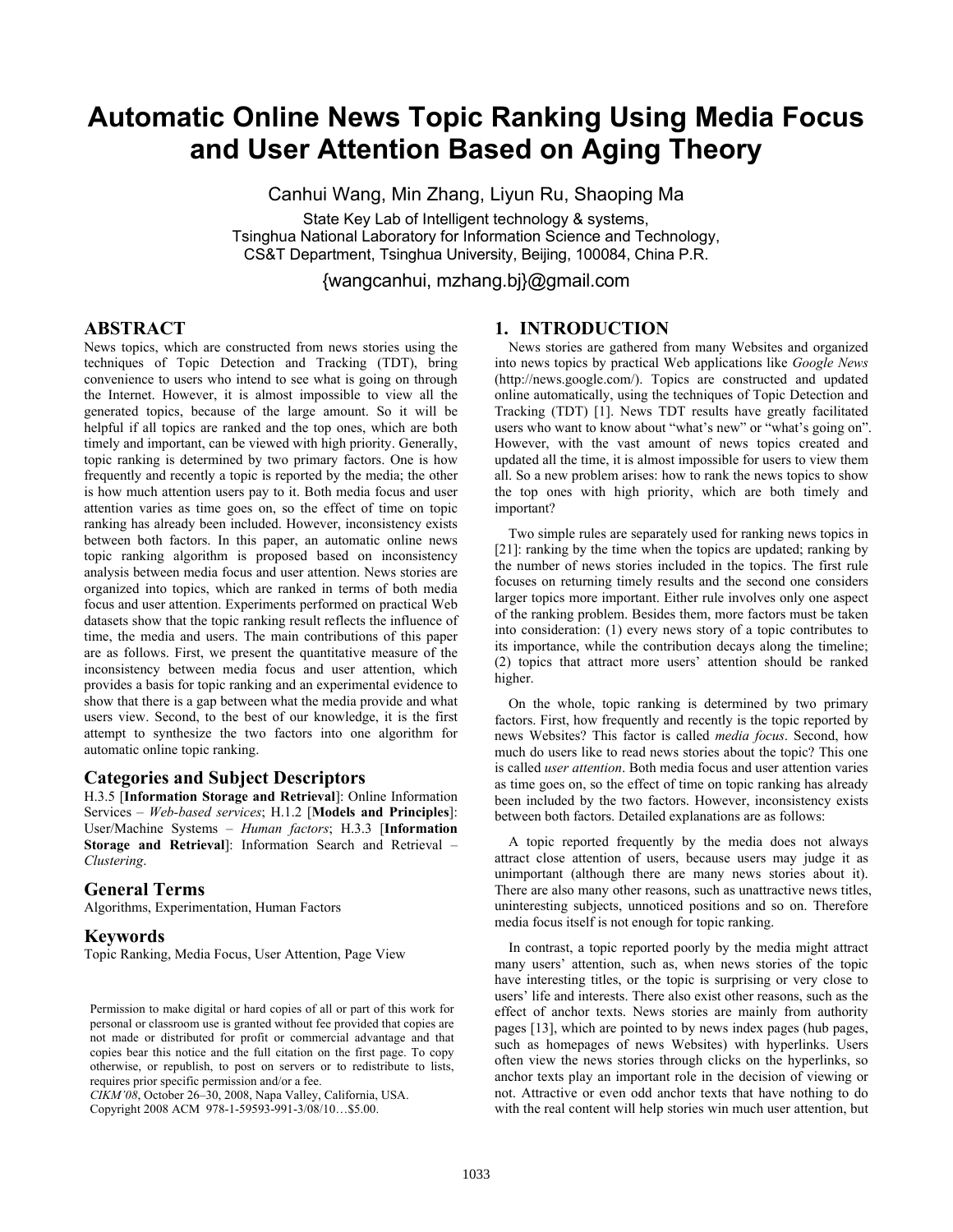in fact users are just cheated by the anchor texts. Hence only user attention is not enough for topic ranking, either.

The inconsistency between media focus and user attention is studied and calculated quantitatively in this paper. Media focus and user attention of topics is calculated online automatically based on an aging theory. Topics with high values of both media focus and user attention are ranked high.

There are two problems to be investigated in news topic ranking: (1) How to calculate media focus and user attention of topics and the inconsistency between both? (2) How to rank topics, taking into account all mentioned factors?

Motivated by these problems, we propose a news topic ranking algorithm in this paper. The state-of-the-art TDT techniques are used to organize news pages from a lot of news Websites into topics. An aging theory is added in the TDT process. In the meantime, media focus and user attention of topics is calculated. Finally, topics are ranked online automatically.

The contributions of this paper are twofold: (1) we define and analyze the quantitative measure of the inconsistency between media focus and user attention, which provides a basis for topic ranking. (2) We propose a news topic ranking algorithm using both media focus and user attention, which has not been studied, to the best of our knowledge.

The rest of the paper is organized as follows: Section 2 gives a brief review of related work. Section 3 describes the topic detection and tracking algorithm based on aging theory and burstiness of terms. The topic ranking algorithm based on inconsistency analysis between media focus and user attention is proposed in section 4. We describe the experimental data and results, and discuss on the results in Section 5, followed by the conclusion and a discussion of future work in Section 6.

#### **2. RELATED WORK**

Topic detection and tracking (TDT) are intended to structure news stories from newswires and broadcasts into topics [1]. Approaches in TDT were mainly variants and improvements of the single pass method and agglomerative clustering algorithms [2, 3, 7, 14, 15, 16, 19, 21, 22, 23]. Although [3] concluded that time information "did not help" improve the new event detection results, some recent work has utilized the aging theory or timeline analysis, and achieved good performance in TDT and hot topic extraction [4, 5]. The state-of-the-art TDT techniques are used to generate topics from news stories in our work. We also apply the aging theory both in the TDT process and the calculation of media focus and user attention. However, traditional TDT tasks [1] are not the main focus of our work.

Other work involving both topic detection and timeline analysis is mostly in the retrospective way: topic hierarchy construction based on identification of bursty periods of features [8]; topic sentence extraction along a timeline given a query [6]; topic detection based on identification of both aperiodic and periodic features' bursts [10]; finding top bursty topics by identifying bursty words [11]; and so on. Previous approaches listed above analyzed the characteristics of features from a fixed corpus on the whole timeline, and hence have to be adjusted to suit to online use. Our system deals with dynamic-increasing news data online, and makes use of an aging theory [4] in topic detection and tracking.

Fung *et al* proposed a feature-pivot clustering approach, using "the time information to determine a set of bursty features which may occur in different time windows" [9]. Bursty topics were

detected by grouping bursty features based on the feature distributions, and the hot periods of bursty topics were identified finally.

Chen *et al* presented a hot topic extraction approach based on timeline analysis and multi-dimensional sentence modeling [5]. Hot terms were firstly "extracted by mapping their distribution over time" and key sentences were then identified and "grouped into clusters that represent hot topics". The following characteristics of hot topics were considered in [5]: appearing in many news stories and many news channels; strong continuity; popularity variation over time.

Our work is different from [9] and [5]: (1) all topics are ranked. Topic ranking is actually a different problem from bursty/hot topic detection. (2) News stories about the same topic are clustered for users' quick access. (3) The approaches in [9] and [5] required information from a fixed corpus on the whole timeline, while our system deals with dynamic-increasing data online.

He *et al* proposed a semi-automatic hot topic detection algorithm in [12]. They detected new topics "by using incremental TF-IDF model and incremental clustering algorithm". Topics were finally ranked by the frequencies of topic reported in time units and the number of consecutive effective time units. However, their approach is heuristics, not particularly well justified.

A distinct feature of our approach from all previous work lies in the consideration of users' effect on topic ranking. The proposed algorithm performs an inconsistency analysis between media focus and user attention, which is novel, to the best of our knowledge. The information of users' attention to topics is introduced and the topic ranking result reflects the influence of time, the media and users.

# **3. TOPIC DETECTION AND TRACKING BASED ON AGING THEORY AND BURSTINESS OF TERMS**

The first stage of topic ranking is to organize news stories, published by various Websites, into topics. We utilize our topic detection and tracking algorithm based on clustering [21], considering the characteristics of news appearance. A topic is considered as a life form and an aging theory is used to model its life span [4]. The burstiness of terms is calculated and added in the story representation. Newly appearing stories are firstly clustered into new topic candidates, which are used to track previous "alive" topics. A new topic is generated if the candidate is not combined with any previous topic. Previous topics become popular with the insertion of new stories, and fade away with time. The whole topic detection and tracking process is performed online automatically.

#### **3.1 Aging Theory**

Chen *et al* applied an aging theory to model a news topic's life span and considered a news topic as "a life form with stages of birth, growth, decay and death" [4]. They used the concept of energy function to track the life cycles of topics. The value of energy function indicates the liveliness of a news topic in its life span. The energy of a topic increases when it becomes popular and decreases as its popularity decays. Like in the nutriology, things that contribute to the energy of topics (e.g. new stories inserted into the topics) are called *nutrition*.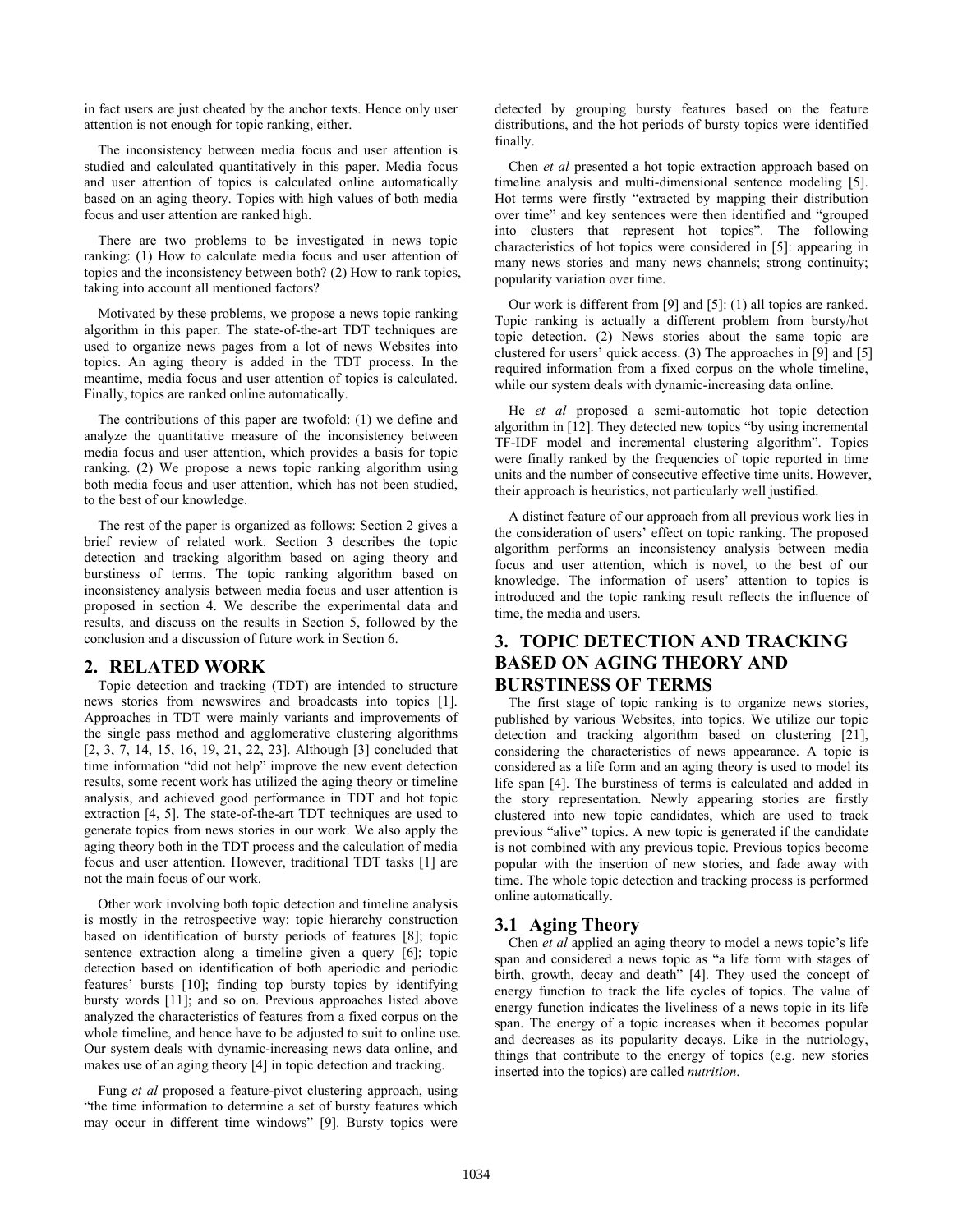The timeline is divided into time slots of equal length. We make use of three functions from [4] to calculate and update the energy of topics in every time slot:

- z *getNutrition()* calculates the nutrition that a topic receives from a story;
- *energyFunction()* converts a topic nutrition value into an energy value. It's a strictly monotone increasing function, so *energyFunction<sup>-1</sup>()* converts an energy value into a topic nutrition value;
- *energyDecay()* carries out the energy decrease in each time slot.

#### **3.2 Burstiness of Terms**

Topics are related to a set of keywords [8]. New topics usually appear along with some bursty terms, and stories with the same bursty terms are more probably from the same topic. The relationship between topics and corresponding bursty keywords has been utilized previously [8, 9, 10, 11, 17, 18]. We make use of the burstiness of terms to obtain better TDT results, analogous to what [11] did in topic clustering.

The calculation of term burstiness is in a similar way to [18]. If we model stories of topics as a random process with an unknown binomial distribution, we can check the associations between terms and time slots. For each term *w*, we calculate the contingency table, as shown in Table 1:

**Table 1. Contingency Table for term** *w* **in time slot** *i*

| w              | А  | B |
|----------------|----|---|
| $\overline{w}$ | ſ. | D |

where

- z *A* is the count of stories that contain term *w* in time slot *i*;
- *B* is the count of stories that contain term *w* outside time slot *i*;
- $C$  is the count of stories that don't contain term  $w$  in time slot *i*;
- *D* is the count of stories that don't contain term *w* outside time slot *i*.

We use the  $\chi^2$  statistic formula to calculate the burstiness of term *w* during time slot *i*:

$$
b_i(w) = \frac{(A+B+C+D)(AD-BC)^2}{(A+B)(C+D)(A+C)(B+D)}
$$
(1)

### **3.3 Representations and Algorithms**

### *3.3.1 Pre-Processing and Story Representation Using B-VSM*

News pages are gathered from news Websites by crawlers. Then the crawled pages are analyzed to get the main body. Their titles and content are extracted along with metadata such as publishing date, category, source and images. A news Web page's content part (including the title) is called a story.

We split stories into sentences and remove redundant sentences in a story because they usually bring in nothing useful but noises. Titles are weighted and added to the story representation. And then we tokenize words (word segmentation is performed when dealing with Chinese texts), perform part-of-speech tagging, recognize named entities and remove stopwords. Finally a term vector is created for each story.

Incremental TF-IDF model is widely applied to term weight calculation in TDT [2, 3, 22, 23]. We choose this model as a base to weight terms. *DF* (document frequency) of term *w* in time slot *i* is calculated as:

$$
df_i(w) = df_{i-1}(w) + df_{S_i}(w)
$$
 (2)

where  $S_i$  means a set of stories coming during time slot  $i$ , and  $df_{Si}(w)$  means the number of stories that term *w* appears in.  $df_{i-1}(w)$ represents the number of stories that term *w* appears in before time slot *i*-1 (included). A training corpus comprised of a sufficient amount of stories is used for the calculation of *DF* initially. As shown in formula (2), *DF* is updated dynamically in each time slot *i*.

Then each story *d* in time slot *i* is represented as an *n*dimension vector, where *n* is the number of distinct terms in story *d*. Each dimension is weighted using a combination of incremental TF-IDF model and B-VSM model [11], which considers the burstiness of terms. And the vector is normalized so that it is of unit length:

$$
weight(d, w) = \frac{tf(d, w)log((N_i + 1)/(df_i(w) + 0.5)) \cdot b_i(w)}{\sqrt{\sum_{w \in d} (tf(d, w')log((N_i + 1)/(df_i(w') + 0.5)) \cdot b_i(w'))^2}}
$$
\n(3)

where *tf(d, w)* means how many times term *w* appears in story *d* and *Ni* represents the total number of stories before time slot *i* (included).

#### *3.3.2 Similarity Calculation*

Cosine similarity is used to calculate the similarity between two stories. For story *d* and *d'*, their similarity is calculated as:

similarity
$$
(d,d') = \sum_{w \in d \cap d'} weight(d,w) \cdot \text{weight}(d',w)
$$
 (4)

#### *3.3.3 Topic Detection, Tracking and Energy Calculation*

We combine our TDT algorithm proposed in [21] with the aging theory described in Section 3.1 to perform online topic detection and tracking. Topics are generated and updated with stories coming in chronological order, one time slot after another. Topics are represented as term vectors, which are defined as the arithmetic average of term vectors of all stories within them. The algorithm is shown in Figure 1: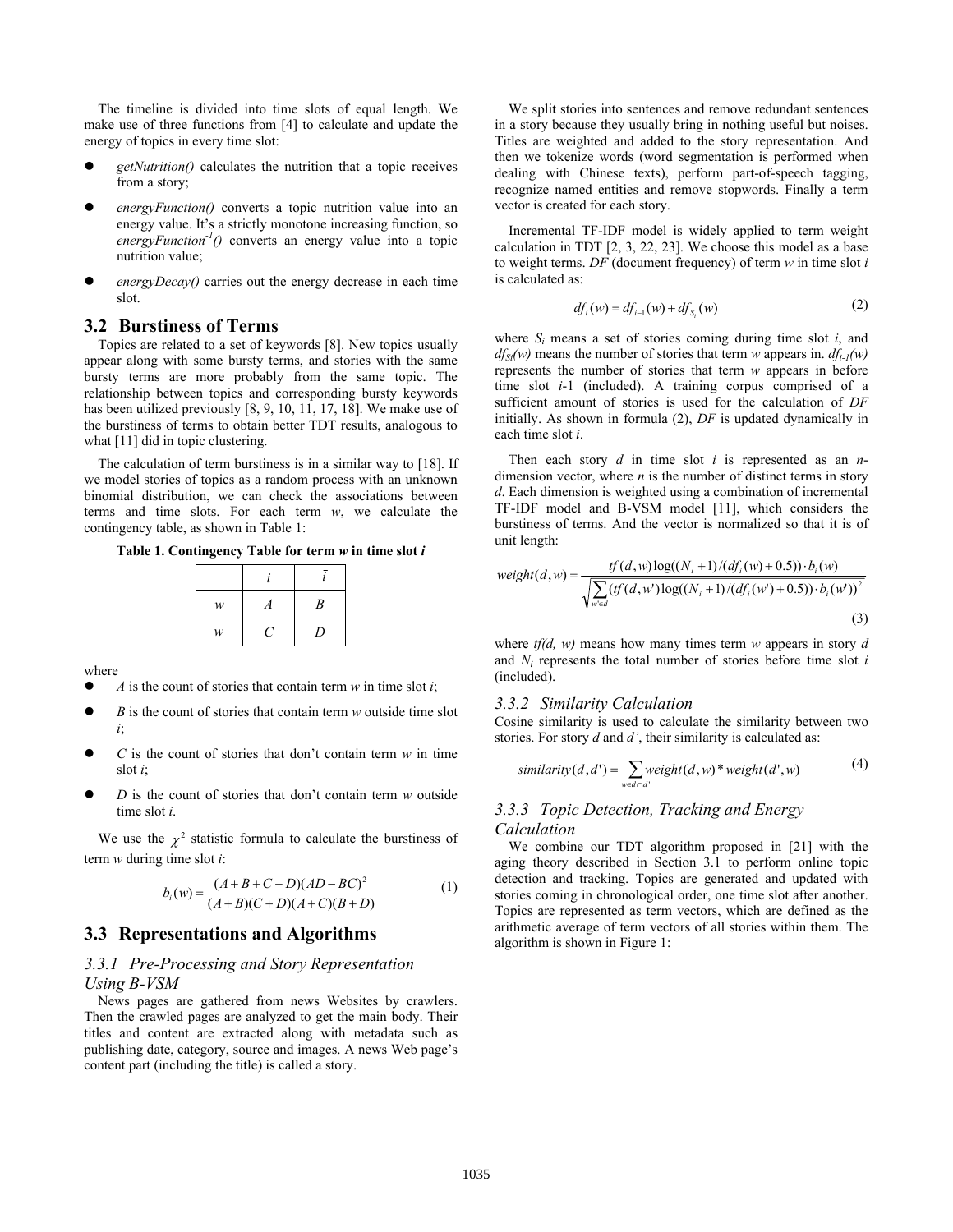$T = \text{null}$ 

For each time slot *i*

New coming stories are clustered into new topic candidates;

For each new topic candidate  $t_c$ 

```
t = \text{argmax}_{t \in \text{T}}(\text{sim}(t, t_c));
```
If  $\text{sim}(t,t_c)$  > threshold<sub>track</sub> then

Nutrition of *t* currently:  $n_t = energyFunction^{-1}(e_i^{(i-1)})$ ;

For each story  $d$  in  $t_c$ 

*getNutrition()* from *d*:  $n_d = \text{sim}(t, d)$ ;

Add to the nutrition of *t*:  $n_t = n_t + a_m * n_d$ ;

End for

Calculate the new energy of *t*:  $e_t^{(i)} = energyFunction(n_t);$ 

Combine  $t_c$  to  $t$ , and update the term vector of  $t$ ;

Else

 $t_c$  is created as a new topic, and add  $t_c$  to  $T$ ;

Assign  $t_c$  the initial nutrition:  $n_{tc} = a_m * |t_c|$ ;

Calculate the initial energy:  $e_i^{(i)} = energyFunction(n_{tc});$ 

End if

End for

End for

#### **Figure 1. Topic detection, tracking and energy calculation algorithm**

New coming stories are clustered into new topic candidates, using the state-of-the-art clustering algorithms [24]. The similarity between topics *t* and  $t_c$  (sim( $t$ ,  $t_c$ )) is calculated as the arithmetic average of pair-wise similarities between the stories in *t* and the stories in  $t_c$ . As pointed out in [24], the similarity calculated equals to the inner product between term vectors of topics  $t$  and  $t_c$ , so the topic similarity calculation is the same as the story similarity calculation.

 $e_i^{(i)}$  represents the energy value of topic *t* in time slot *i*. The

*energyFunction*() used in this paper is a sigmoid function, analogous to that used in [4], defined as:

energyFunction(x) = 
$$
\begin{cases} \frac{x}{1+x} & x > 0 \\ 0 & otherwise \end{cases}
$$
 (5)

It is easy to see that  $0 \leq$ *energyFunction*(*x*)<1.

 $|t_c|$  is the number of stories contained in topic  $t_c$ . The threshold $_{\text{track}}$  and the coefficient used in the increase of the nutrition (<sup>α</sup>*m*) are determined by experiments with training data.

#### *3.3.4 Topic Removal Based on Energy Decay*

The energy of a topic increases when new stories are added to the topic, and decreases as time goes by. The energy value of every topic is reduced with a decay factor  $\beta_m$  in every time slot. When no or few stories are added to a topic, its energy value will gradually decline. If the energy value is below a threshold, the topic is considered "dead" and removed from the topic set *T* to keep all topics in the news reading system up to date. The topic removal algorithm based on energy decay is analogous to that of [4], described in Figure 2:

| For each time slot i                                    |
|---------------------------------------------------------|
| For each topic $t$ in $T$                               |
| If $e_t^{(i)} > \beta_m$ then                           |
| energyDecay() on t: $e_i^{(i)} = e_i^{(i)} - \beta_m$ ; |
| Else                                                    |
| $e_t^{(i)} = 0;$                                        |
| Remove t from T, and add t to $T_{remove}$ ;            |
| End if                                                  |
| End for                                                 |
| End for                                                 |
|                                                         |

**Figure 2. Topic removal algorithm based on energy decay** 

*"Dead"* topics are put in *Tremove*. The decay factor *βm* is determined by experiments with training data.

# **4. TOPIC RANKING USING BOTH MEDIA FOCUS AND USER ATTENTION**

Through investigation of characteristics of topics, we have found out that topic ranking is determined by two primary factors: media focus and user attention. Media focus quantifies how frequently and recently the topic is reported by the media, and user attention measures how much and recently users like to read news stories about the topic. Both factors vary as time goes on, so the effect of time on topic ranking has already been included. However, inconsistency exists between both factors. We calculate media focus and user attention of topics and rank the topics by considering both factors.

# **4.1 Calculation of Media Focus and User Attention**

#### *4.1.1 Media Focus Calculation*

Media focus indicates how frequently and recently topics are reported by the media. The energy value of topics calculated in Section 3.3 shows the liveliness of topics from the perspective of the media. Therefore, we use the energy value of a topic in each time slot as the value of media focus on the topic directly. In this way, media focus values of topics are calculated online automatically:

$$
mf_t^{(i)} = e_t^{(i)} \tag{6}
$$

where  $m f^{(i)}$  represents the media focus value of topic *t* in time slot *i*.

#### *4.1.2 User Attention Calculation*

User attention represents how much and recently users pay attention to topics. Anonymous Web page view information is collected for the user attention calculation, with the help of a Web browser toolbar from a major commercial Website in China (http://www.sohu.com/). Web browser toolbars become more and more popular recently. Many search engine companies (e.g. Google, Yahoo, Baidu…) have released toolbar software to collect user behavior, in order to provide better service based on the wisdom of the crowds. Therefore it's not difficult to collect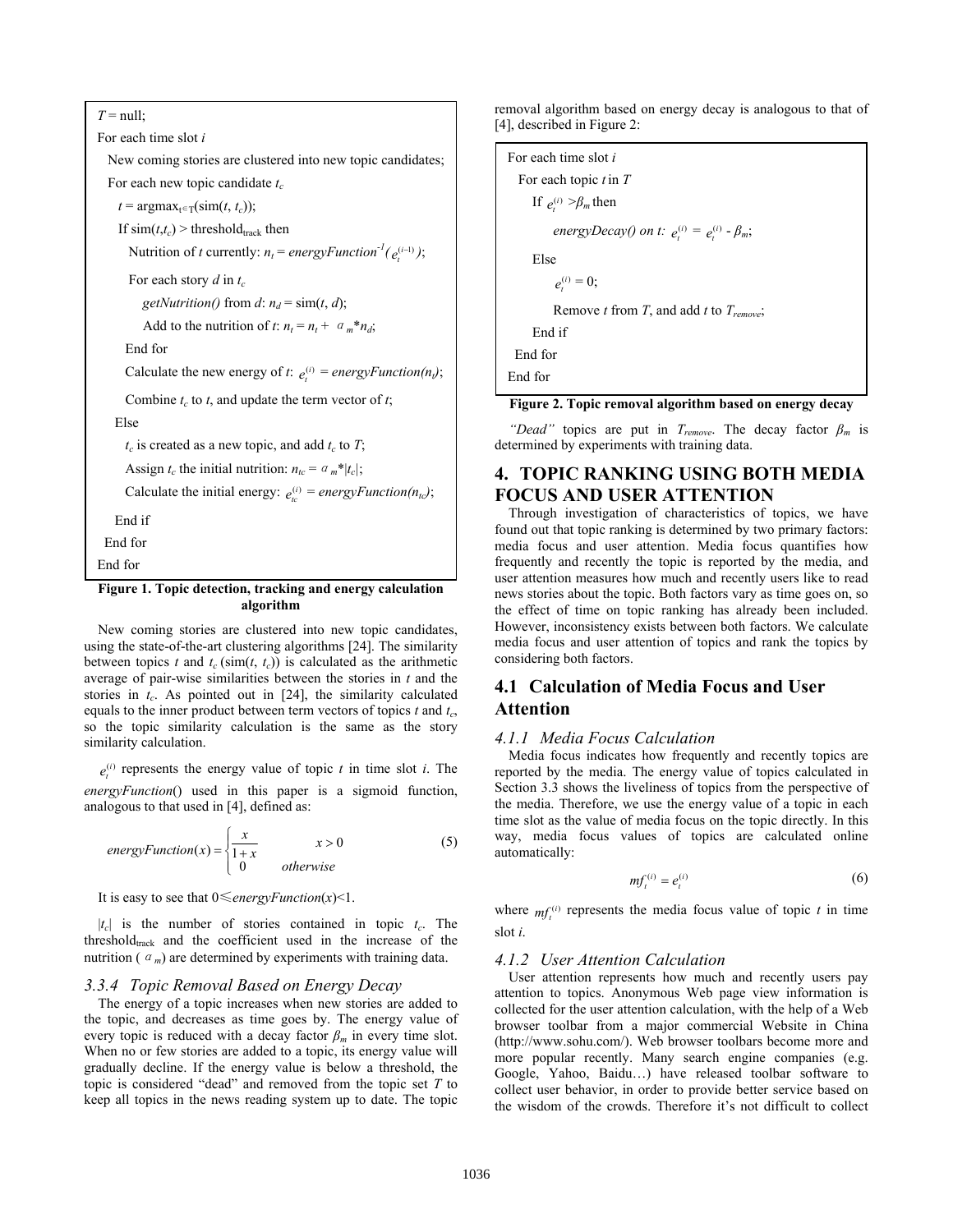Web page view information of users, and our algorithm is full of practicability.

In this proposed system, news pages are gathered from many news Websites by crawlers, and users' page view behavior on these Websites can be extracted from the anonymous Web page view information that we have collected on the whole Web. In this way, we get a sample of users' page view information on news Websites. At present, this sample is directly used to calculate user attention values of news topics.

Actually, the system we proposed in this paper is also a news reading Website. We have not taken the user behavior on our system into consideration, because it is sort of a positive feedback, which is not our focus in this paper.

Similar to the media focus calculation, the user attention is also calculated based on the aging theory. Every page view of any story about topic *t* is considered as viewing *t* once. The page views contribute to the user attention of a topic, which decays as time goes by.

We make use of three functions from [4] to calculate and update the user attention of topics in every time slot. The nutrition here is called *view value*, and  $\mu a_i^{(i)}$  is used to represent the user attention value of topic *t* in time slot *i*. The user attention values of new topics are set as 0 initially. The algorithm is shown in Figure 3:

For each time slot *i*  For each topic *t* in *T* and *Tremove* View value of *t* currently:  $v_t = energyFunction^{-1}(ua^{(i-1)})$ ; For each story *d* in *t getNutrition()* from *d*:  $v_d$  = page view count of *d* in *i*; Add to the view value of *t*:  $v_t = v_t + a_u * v_d$ ; End for The new user attention of *t*:  $ua_t^{(i)} = energyFunction(v_t);$ If  $\iota a_i^{(i)} > \beta_u$  then *energyDecay() on t:*  $ua_t^{(i)} = ua_t^{(i)} - \beta_u$ ; Else  $ua_i^{(i)} = 0;$  End if End for End for



 $\alpha$ <sub>*u*</sub> and  $\beta$ <sub>*u*</sub> are determined by experiments with training data. Note that user attention values of topics in *Tremove* are also calculated, because users may continue their attention to a topic even if it is not reported by the media any more.

# **4.2 Quantitative Measure of Inconsistency between Media Focus and User Attention**

For each topic, the values of media focus and user attention are varying in each time slot. Moreover, the user attention is usually delayed a little bit than the media focus, because users read news stories after they have been issued. Therefore, it is difficult and unnecessary to put media focus and user attention of a topic in alignment, and measure the inconsistency between both in every time slot.

The inconsistency between media focus and user attention is quantitatively measured, in consideration of the following factors: (1) the accumulative media focus and user attention values are used, instead of the values in a certain time slot. The former is more reasonable and avoids the problem of aligning both factors; (2) only topics in  $T_{remove}$  with  $ua_t^{(i)} = 0$  are considered, because the accumulative media focus and user attention values of these topics are steadier; (3) topics, not a single topic, are used in the calculation, in order to make the result of statistical significance.

Figure 4 below shows the media focus and user attention values of topic *t* along its lifetime. The length of time slots in actual use is 15 minutes, in order to provide timely results online. Only the values in the last time slot of each day are shown in Figure 4, for the sake of clear demonstration.



The area of the shaded part in Figure 4 represents the accumulative media focus value of topic *t*, which is calculated as:

$$
amf_t = \sum_i mf_t^{(i)} \tag{7}
$$

Similarly, the accumulative user attention value of topic *t* is calculated as:

$$
aua_t = \sum_i ua_t^{(i)} \tag{8}
$$

The inconsistency between media focus and user attention is quantitatively measured using the Pearson correlation coefficient:

$$
r_{xy} = \frac{n\sum x_i y_i - \sum x_i \sum y_i}{\sqrt{n\sum x_i^2 - (\sum x_i)^2} \sqrt{n\sum y_i^2 - (\sum y_i)^2}}
$$
(9)

Using *amf<sub>t</sub>* and *aua<sub>t</sub>* of all topics in  $T_{remove}$  with  $ua_t^{(i)} = 0$  as  $x_i$  and  $y_i$  in equation (9), the correlation between media focus and user attention can be calculated in each time slot and the inconsistency value is calculated as 1-*rxy*.

#### **4.3 Topic Ranking**

Topics are ranked by considering both media focus and user attention values in each time slot online automatically. Therefore we calculate the values of topics for ranking by the combination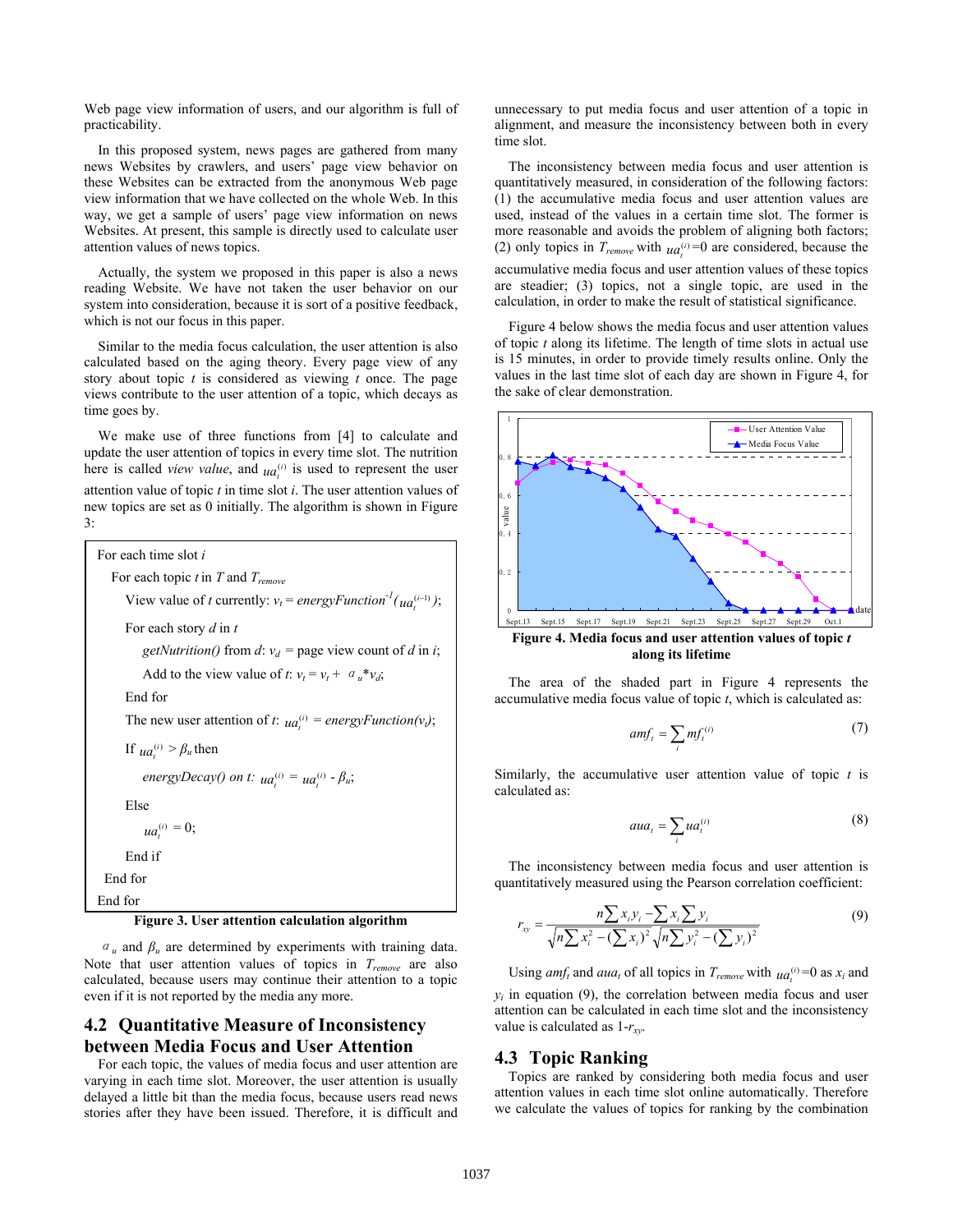of the media focus and user attention values, in the most intuitive way:

$$
value_t^{(i)} = m f_t^{(i)}^{\alpha} u a_t^{(i)^{1-\alpha}}
$$
 (10)

where  $\alpha$  ( $0 \le \alpha \le 1$ ) can be set different values according to actual needs.

The user attention is usually delayed than the media focus, because news stories are read after the issuance. The question is how soon users' attention is attracted to the news stories issued by news Websites. Our previous work found out that on the day of birth, most news pages accumulate more than 80% of the total page views in their whole lifetime [20]. Anonymous Web page view information on news Websites is collected online all the time, therefore we consider the user attention values calculated are timely enough for topic ranking.

Topics seldom reported by the media or poorly viewed by users recently get very small ranking values according to equation (10). Topics with large values of both media focus and user attention will be ranked as top ones. Since  $mf_t^{(i)}$  and  $ua_t^{(i)}$  of all topics are varying in each time slot, the topics are ranked online automatically.

### **5. EXPERIMENTS AND DISCUSSIONS**

Preliminary experiments are firstly performed on a training dataset to find proper values for parameters. Then the analysis on results of calculating inconsistency between media focus and user attention is demonstrated. The discussions of topic ranking results are presented finally.

#### **5.1 Dataset and Experimental Setup**

Experiments are performed on datasets constructed from practical Web environment. Crawlers are gathering news pages from dozens of Chinese news Websites all the time. The collected news stories are filtered using a keyword list to get only stories about search engine related companies, such as Google (http://www.google.com/), Yahoo! (http://www.yahoo.com/) and etc. We focus on the search engine related domain because: (1) we're familiar with the domain; (2) the proposed system is initially designed for watching topics of the search engine related domain online. In fact, it is not necessary to consider datasets with multi-domain news because news stories of various categories are usually put in corresponding channels of news Websites.

News stories published from Jan 1 to Oct 31, 2007 are studied in this paper. There are 53,369 stories in total, divided into two parts:

- z TrainingSet: contains 14,602 news stories, published from Jan 1 to Mar 31, 2007.
- z TestingSet: contains 38,767 news pages, published from Apr 1 to Oct 31, 2007.

Anonymous Web page view information is collected for user attention calculation, from Jan 1 to Dec 31, 2007, which contains over 10.64 billion page views in 1.51 billion Web pages and 78.2 million user sessions. Page view information of news stories in TrainingSet and TestingSet is extracted (0.6 million user page views) to calculate the values of user attention to the generated topics.

#### **5.2 Parameter Settings**

Preliminary experiments are performed on TrainingSet to find proper values for parameters: threshold<sub>track</sub>,  $\alpha_m$ ,  $\beta_m$ ,  $\alpha_u$  and  $\beta_u$ . Topics are generated and updated using traditional TDT algorithms from [21].

50 topics are labeled by assessors. The TDT results on the labeled topics are best with threshold<sub>track</sub> = 0.182.  $\alpha_m$ ,  $\beta_m$ ,  $\alpha_u$  and  $\beta$ <sup>*u*</sup> are calculated as the method used in [4]: For each topic, a proportion  $r_1$  of the total nutrition corresponds to a proportion  $s_1$ of the total energy. By using two points  $(r_1, s_1)$  and  $(r_2, s_2)$ , a and *β* can be solved. We use the averages of  $\alpha_m$ ,  $\beta_m$ ,  $\alpha_u$  and  $\beta_u$  of 50 topics as the final parameter values:  $\alpha_m=0.251031$ ,  $\beta_m=0.001793$ , <sup>α</sup>*<sup>u</sup> =*0.008478 and *βu =*0.001846.

# **5.3 Results of Measuring Inconsistency between Media Focus and User Attention**

TestingSet is used to perform the automatic online news topic ranking experiment. The length of time slots is 15 minutes. The topic detection and tracking algorithm described in Section 3 is performed, with 2,517 topics generated totally. It's time consuming to give an overall evaluation on the TDT results because the dataset is from practical Web and in lack of complete annotation. We just trust in the state-of-the-art TDT techniques adopted and the results of preliminary experiments. Some evaluation on TDT results can be found in our previous work [21]. Furthermore, we had 5 assessors (no author is among them) view the results and their feedbacks are summarized as follows: most stories are clustered correctly; a few topics had better be combined as one.

The correlation between media focus and user attention is calculated in the last time slot of each day, as Section 4.2 described. The correlation coefficient on each day is shown as Figure 5:



**Figure 5. Pearson correlation coefficient between media focus and user attention on each day from Apr 1 to Oct 31, 2007** 

Figure 5 shows that the correlation coefficient between media focus and user attention is unstable at the beginning, but soon gets steadier when more and more topics are included in the calculation. In most cases, the value is between 0.4 and 0.6. Therefore it can be deduced that the inconsistency value, which is calculated as  $1-r_{xy}$ , is between 0.4 and 0.6. This result confirms that there is indeed inconsistency between media focus and user attention.

Some topics with discrepant values of accumulative media focus and user attention are shown in Figure 6. Only the values in the last time slot of each day are displayed: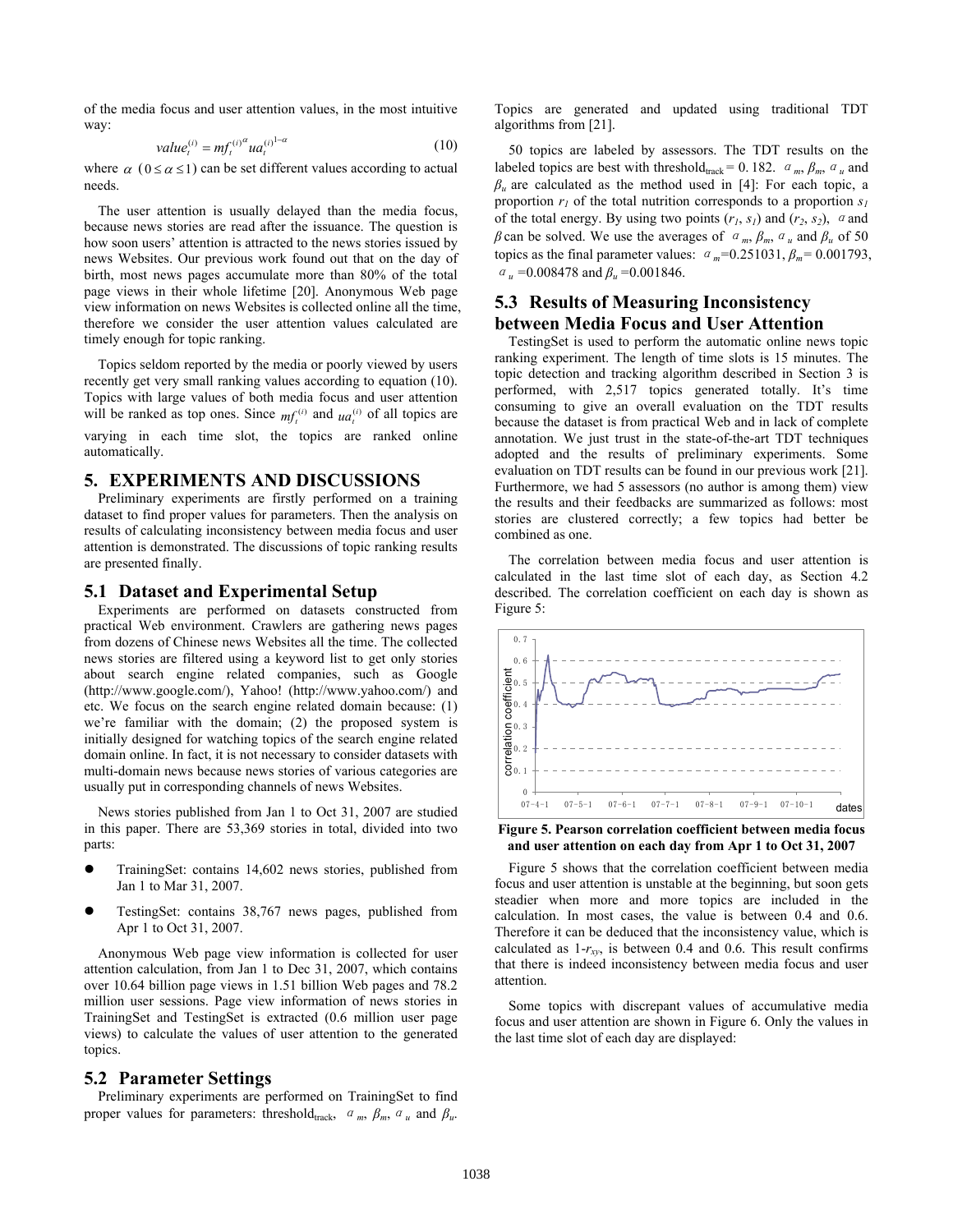

(a) Competition of Chinese input method software: Google, Sogou and Ziguang pinyin





(c) EU to press Google on DoubleClick deal



**Figure 6. Some topics with discrepant values of accumulative media focus and user attention** 

As show in Figure 6, corresponding topic names are put below the figures. The reasons for inconsistent media focus and user attention have been discussed in Section 1, and we guess the actual reasons for cases in Figure 6 are due to users' interests in the topics.

#### **5.4 Topic Ranking Results**

Topics are ranked in every time slot online automatically, using the method described in Section 4.3. The length of time slots is 15 minutes.  $\alpha$  in equation (10) is set as 0.5, treating media focus and user attention equally. Part of the screenshot of the result page of our topic ranking system is shown as Figure 7:



**Figure 7. Top 3 topics on search engine related companies from the topic ranking result page at 8:00 a.m., Oct 26, 20071**

Figure 7 shows the top 3 topics on search engine related companies at 8:00 a. m., Oct 26, 2007, which talk about "the upcoming Alibaba IPO in Hong Kong", "Baidu to enter C2C Ecommerce Market" and "Microsoft invests \$240 million in Facebook", respectively.

As shown in Figure 7, the titles of the latest news are used as the anchor texts of the hyperlinks linking to topics and news stories currently. Snippets of the latest news story are shown as the summaries of topics. In this way, the up-to-date status of a topic will be viewed. Users will read more about the current progress, background and history through a hyperlink like "all 367 news articles". Images of related news are added and shown automatically. It is also worth noting that media focus and user attention curves are provided for users to know the topic trends.

The result of topic ranking using both media focus and user attention is compared with that of using only media focus, as shown in Table 2. The names of top 10 topics are demonstrated:

1

The result of Figure 7 has been translated into English at APPENDIX.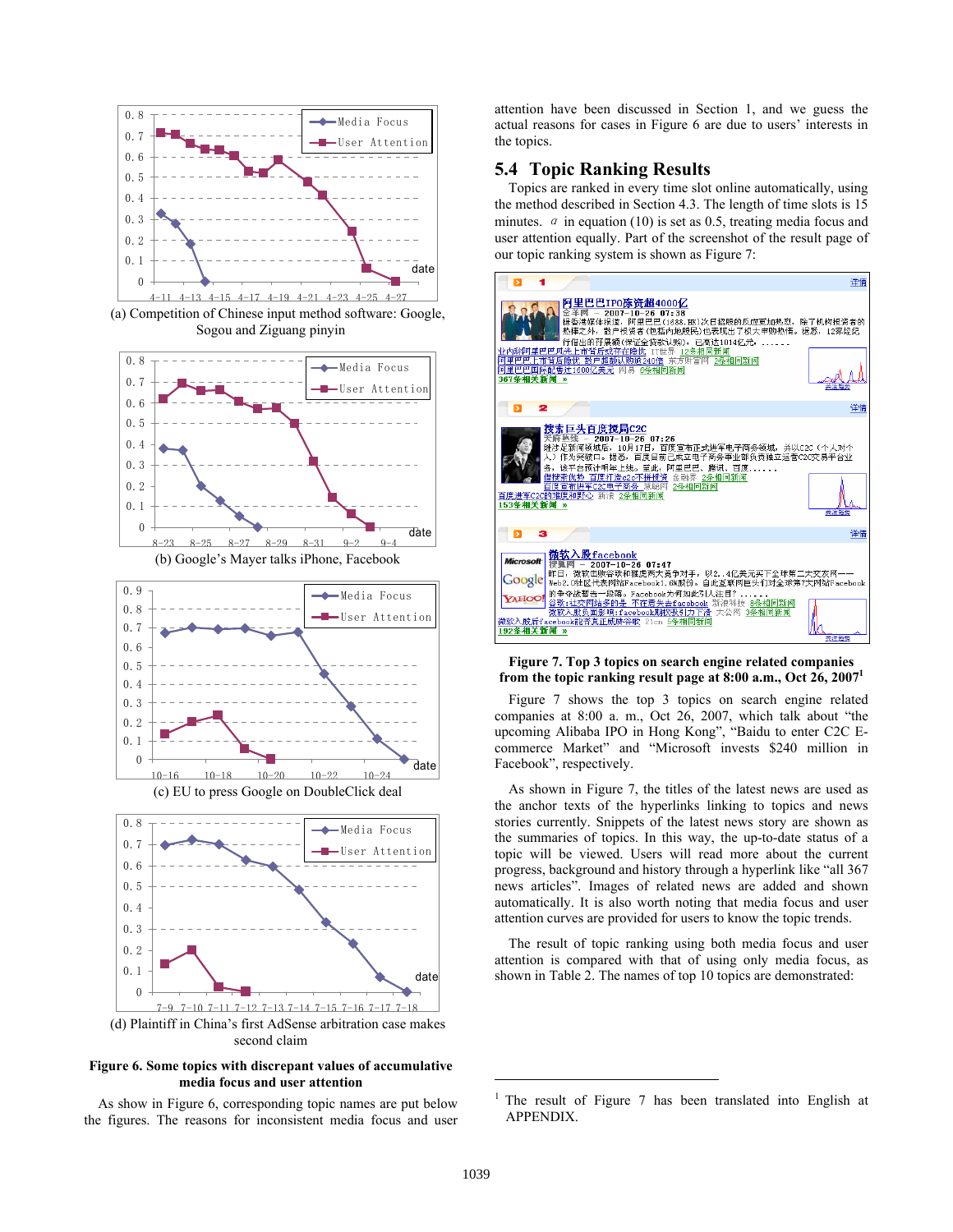| Rank           | <b>Media focus only</b>                                          | Mixture of media focus<br>and user attention                |
|----------------|------------------------------------------------------------------|-------------------------------------------------------------|
| 1              | The upcoming Alibaba<br>IPO in Hong Kong                         | The upcoming Alibaba IPO<br>in Hong Kong                    |
| $\overline{2}$ | Microsoft invests \$240<br>million in Facebook                   | Baidu to enter C2C E-<br>commerce Market († )               |
| 3              | Baidu to enter C2C E-<br>commerce Market                         | Microsoft invests \$240<br>million in Facebook $( )$        |
| $\overline{4}$ | Google to announce<br>gPhone in two weeks                        | Baidu shares continue to go<br>up after a setback $(†)$     |
| 5              | Google shares exceed<br>\$700                                    | Google to announce gPhone<br>in two weeks $( )$             |
| 6              | Baidu shares continue to<br>go up after a setback                | Google shares exceed \$700<br>$(\downarrow)$                |
| 7              | Baidu reports Q3<br>earnings                                     | Baidu reports Q3 earnings                                   |
| 8              | Google takes aim at<br>China's mobile market                     | Sogou Pinyin 3.0 released<br>$(new \t)$                     |
| 9              | Google CEO Eric<br>Schmid feels confident<br>of DoubleClick deal | Google denies tax evasion<br>in China $(†)$                 |
| 10             | Google denies tax<br>evasion in China                            | Google takes aim at China's<br>mobile market $(\downarrow)$ |

**Table 2. Top 10 topics on search engine related companies at 8:00 a.m., Oct 26, 2007** 

As shown in Table 2, the topic ranking results of using both factors and that of using only media focus are compared. The same topics are in the same colors. The symbols ↑ and ↓ indicate a change of rank by introducing the user focus to the ranking purely by the media focus, and *new* means the topic is not included in the top 10 of the media focus based ranking result, but in the top 10 of the ranking result based on both media focus and user attention. "Sogou Pinyin 3.0 released" is a topic of this kind, which attracts many users' attention.

The changes shown in Table 2 reflect users' special interests in some kinds of topics:

- Indigenous companies. For example, users paid special attention to topics on Baidu.
- Things in relation to users. Users gave much attention to Sogou Pinyin, a Chinese input method software, which is useful for them.

It's difficult to give an accurate evaluation on the topic ranking result. We had 22 users (no author is among them) with various backgrounds (undergraduate students, graduate students and engineers) view the topic ranking result page, part of which is shown as Figure 7. Most of the users agree that the result of the proposed topic ranking algorithm reflects the influence of time, the media and users, which is more reasonable compared to the result of using media focus only.

# **6. CONCLUSIONS AND FUTURE WORK**

In this paper, we propose a novel automatic online algorithm for news topic ranking based on an aging theory, using both media focus and user attention. Both media focus and user attention varies as time goes on, so the effect of time on topic ranking has already been included. Inconsistency exists between media focus and user attention, which is analyzed and quantitatively measured in this paper. Topics are ranked by the combination of their media

focus and user attention values online automatically. Related news stories of topics are provided for users' quick access. Empirical evaluation on the topic ranking result indicates that the proposed topic ranking algorithm reflects the influence of time, the media and users.

The main contributions of this paper are twofold: (1) we present the quantitative measure of the inconsistency between media focus and user attention, which provides a basis for topic ranking and an experimental evidence to show that there is a gap between what the media provide and what users view. (2) To the best of our knowledge, it is the first attempt to synthesize both media focus and user attention into one algorithm for automatic online topic ranking.

In the future, we hope to analyze the topic trends in continuous time slots. We also plan to discover more user behaviors that can be utilized for topic ranking.

#### **7. ACKNOWLEDGEMENTS**

This work is supported by the Chinese National Key Foundation Research & Development Plan (2004CB318108), Natural Science Foundation (60621062, 60503064, 60736044) and National 863 High Technology Project (2006AA01Z141). The authors would like to thank Bin Liang and Zaihong Qu for their work on evaluation and demonstration. They also thank the anonymous reviewers for their useful comments.

#### **8. REFERENCES**

- [1] http://www.nist.gov/speech/tests/tdt/
- [2] J. Allan, R. Papka, and V. Lavrenko. On-line new event detection and tracking. In Proceedings of the 21st Annual International ACM SIGIR Conference, Melbourne, Australia. ACM Press. 1998, 37-45.
- [3] T. Brants, F. Chen, and A. Farahat. A System for New Event Detection. In Proceedings of the 26th Annual International ACM SIGIR Conference, New York, NY, USA. ACM Press. 2003, 330-337.
- [4] C.C. Chen, Y.T. Chen, Y. Sun and M.C. Chen. Life Cycle Modeling of News Events Using Aging Theory. In Proceedings of 14th European Conference of Machine Learning (ECML '03), pp. 47-59, 2003.
- [5] K. Y. Chen, L. Luesukprasert and S. T. Chou. Hot topic extraction based on timeline analysis and multi-dimensional sentence modeling. IEEE Trans. on Knowledge and Data Engineering, 2007, 19(8):1016-1025.
- [6] H. L. Chieu and Y. K. Lee. Query Based Event Extraction along a Timeline. In Proceedings of the 27th Annual International ACM SIGIR Conference, Sheffield, UK, ACM Press. 2004, 425-432.
- [7] M. Connell, A. Feng, G. Kumaran, H. Raghavan, C. Shah, and J. Allan. UMass at tdt 2004. In 2004 Topic Detection and Tracking Workshop (TDT'04), 2004.
- [8] G.P.C. Fung, J.X. Yu, H. Liu and P.S. Yu. Time-Dependent Event Hierarchy Construction. In Proceedings of KDD2007, pages 300-309, California, USA, 2007.
- [9] G.P.C. Fung, J.X. Yu, P.S. Yu and H. Liu. Parameter free bursty events detection in text streams. In Proceedings of the 31st VLDB Conference, pages 181-192, Trondheim, Norway, 2005.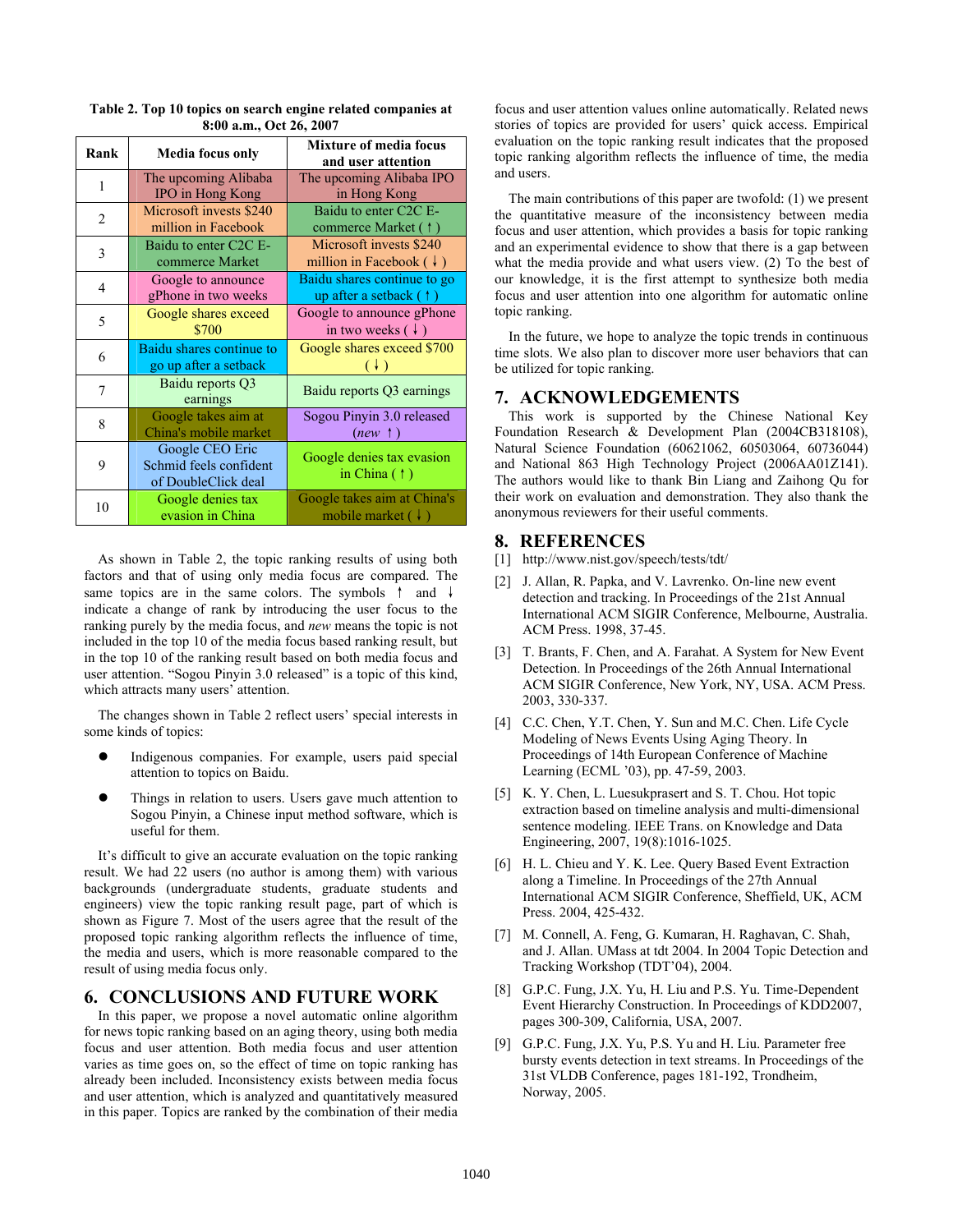- [10] Q. He, K. Chang, and E. P. Lim. Analyzing Feature Trajectories for Event Detection. In Proceedings of the 30th Annual International ACM SIGIR Conference, Amsterdam, the Netherlands. ACM Press. 2007, 207-214.
- [11] Q. He, K. Chang and E. P. Lim. Using Burstiness to Improve Clustering of Topics in News Streams. In Proceedings of the 7th IEEE International Conference on Data Mining, pp. 493- 498, 2007.
- [12] T. He, G. Qu, S. Li, and et al. Semi-automatic Hot Event Detection. In Proceedings of the 2nd International Conference on Advanced Data Mining and Applications. 2006, LNAI4093, 1008-1016.
- [13] J. Kleinberg. Authoritative sources in a hyperlinked environment. Proc. 9th ACM-SIAM Symposium on Discrete Algorithms, 1998.
- [14] G. Kumaran and J. Allan. Text Classification and Named Entities for New Event Detection. In Proceedings of the 27th Annual International ACM SIGIR Conference, Sheffield, UK, ACM Press. 2004, 297-304.
- [15] M. Spitters and W. Kraaij. TNO at TDT2001: Language Model-Based Topic Detection. Topic Detection and Tracking Workshop Report, 2001.
- [16] N. Stokes and J. Carthy. Combining Semantic and Syntactic Document Classifiers to Improve First Story Detection. In Proceedings of the 24th Annual International ACM SIGIR Conference, New Orleans. ACM Press. 2001, 424-425.
- [17] R. Swan and J. Allan. Extracting Significant Time Varying Features from Text. In Proceedings of the 8th Conference on

Information and Knowledge Management, pages 38-45, 1999.

- [18] R. Swan and J. Allan. Automatic Generation of Overview Timelines. In Proceedings of the 23rd Annual International ACM SIGIR Conference on Research and Development in Information Retrieval, pages 49-56, 2000.
- [19] D. Trieschnigg and W. Kraaij. Hierarchical topic detection in large digital news archives. In Proceedings of the 5th Dutch Belgian Information Retrieval workshop, 2005.
- [20] Y. Wang, Y. Liu, M. Zhang, S. Ma, Identify Temporal Websites Based on User Behavior Analysis, In Proceedings of 3rd International Joint Conference on Natural Language Processing, Hyderabad, India, 2008.
- [21] C. Wang, M. Zhang, S. Ma and L. Ru. Automatic online news issue construction in Web environment. In proceedings of the 17th international conference on World Wide Web, 2008, 457-466.
- [22] Y. Yang, T. Pierce, and J. Carbonell. A Study of Retrospective and On-line Event Detection. In Proceedings of the 21st Annual International ACM SIGIR Conference, Melbourne, Australia. ACM Press. 1998, 28-36.
- [23] K. Zhang, J. Li, and G. Wu. New Event Detection Based on Indexing-tree and Named Entity. In Proceedings of the 30th Annual International ACM SIGIR Conference, Amsterdam, the Netherlands. ACM Press. 2007, 215-222.
- [24] Y. Zhao and G. Karypis. Criterion Functions for Document Clustering. Technical Report, 2005.